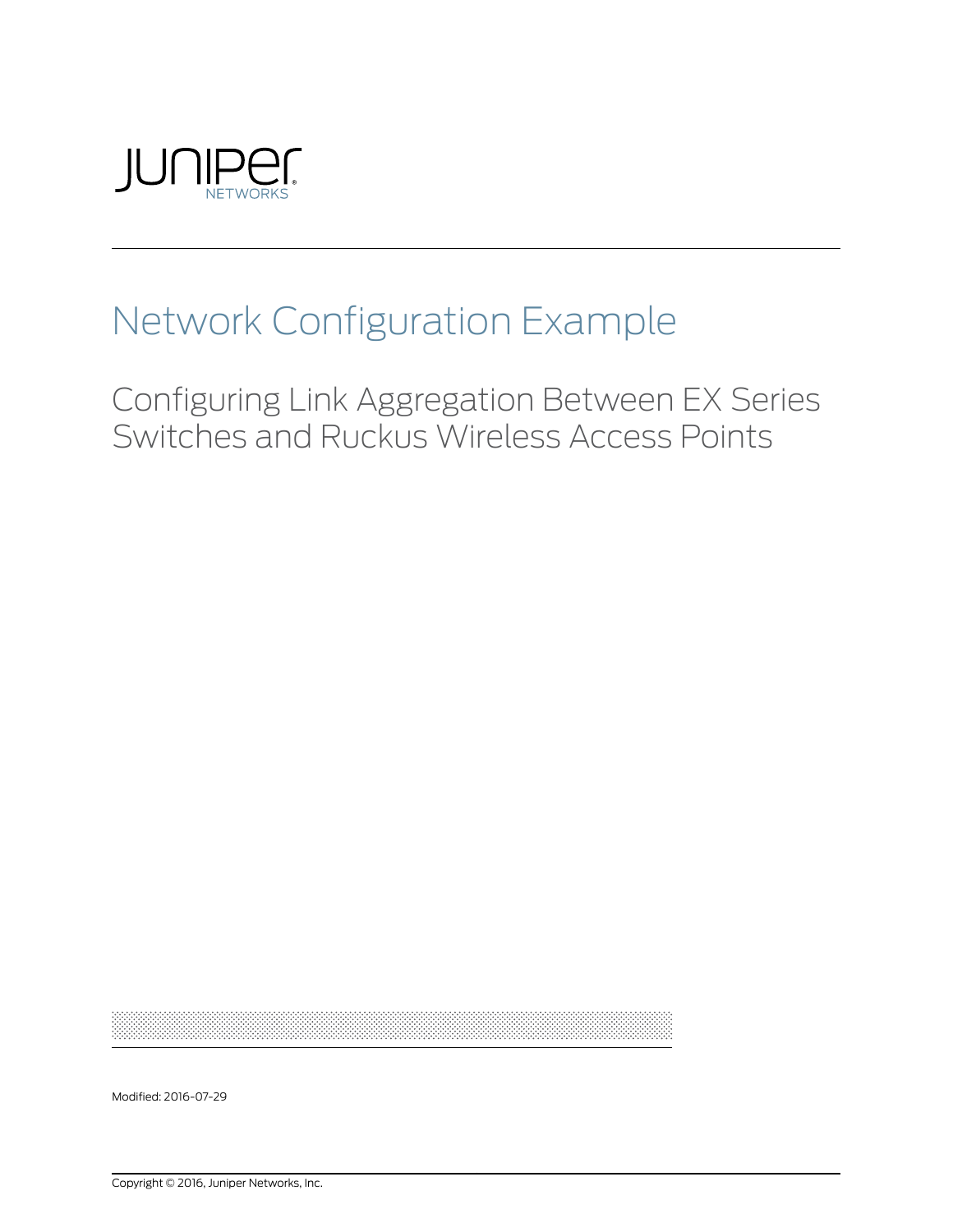Juniper Networks, Inc. 1133 Innovation Way Sunnyvale, California 94089 USA 408-745-2000 www.juniper.net

Copyright © 2016, Juniper Networks, Inc. All rights reserved.

Juniper Networks, Junos, Steel-Belted Radius, NetScreen, and ScreenOS are registered trademarks of Juniper Networks, Inc. in the United States and other countries. The Juniper Networks Logo, the Junos logo, and JunosE are trademarks of Juniper Networks, Inc. All other trademarks, service marks, registered trademarks, or registered service marks are the property of their respective owners.

Juniper Networks assumes no responsibility for any inaccuracies in this document. Juniper Networks reserves the right to change, modify, transfer, or otherwise revise this publication without notice.

*Network Configuration Example Configuring Link Aggregation Between EX Series Switches and Ruckus Wireless Access Points* Copyright © 2016, Juniper Networks, Inc. All rights reserved.

The information in this document is current as of the date on the title page.

#### YEAR 2000 NOTICE

Juniper Networks hardware and software products are Year 2000 compliant. Junos OS has no known time-related limitations through the year 2038. However, the NTP application is known to have some difficulty in the year 2036.

#### END USER LICENSE AGREEMENT

The Juniper Networks product that is the subject of this technical documentation consists of (or is intended for use with) Juniper Networks software. Use of such software is subject to the terms and conditions of the End User License Agreement ("EULA") posted at <http://www.juniper.net/support/eula.html>. By downloading, installing or using such software, you agree to the terms and conditions of that EULA.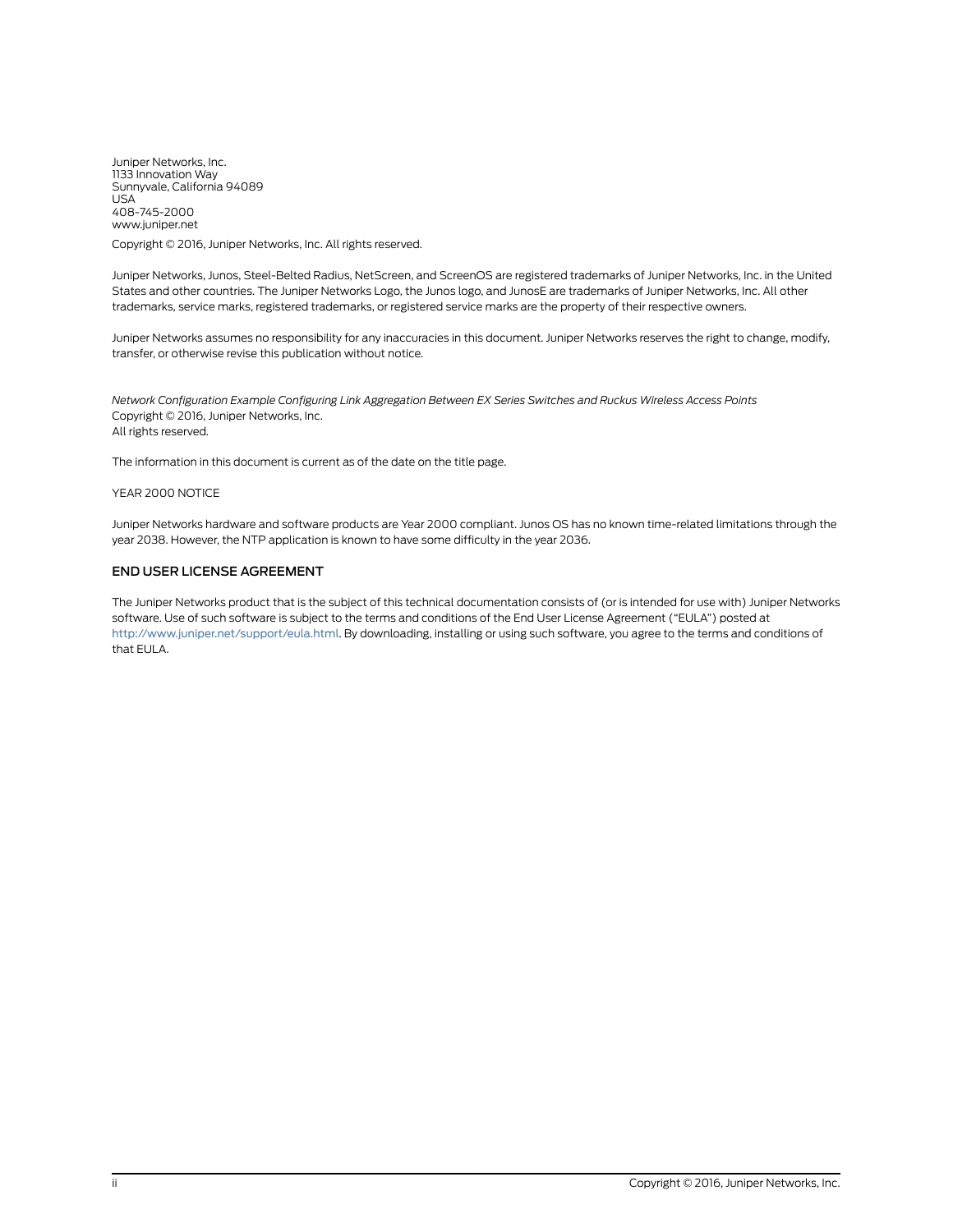# Table of Contents

## [Chapter](#page-4-0) 1

| Link Aggregation with Ruckus Wireless Access Points 5             |
|-------------------------------------------------------------------|
|                                                                   |
| Customer Use Case for Link Aggregation with Ruckus Wireless APs 6 |
|                                                                   |
|                                                                   |
|                                                                   |
| Example: Configuring Link Aggregation with Ruckus Wireless APs 10 |
|                                                                   |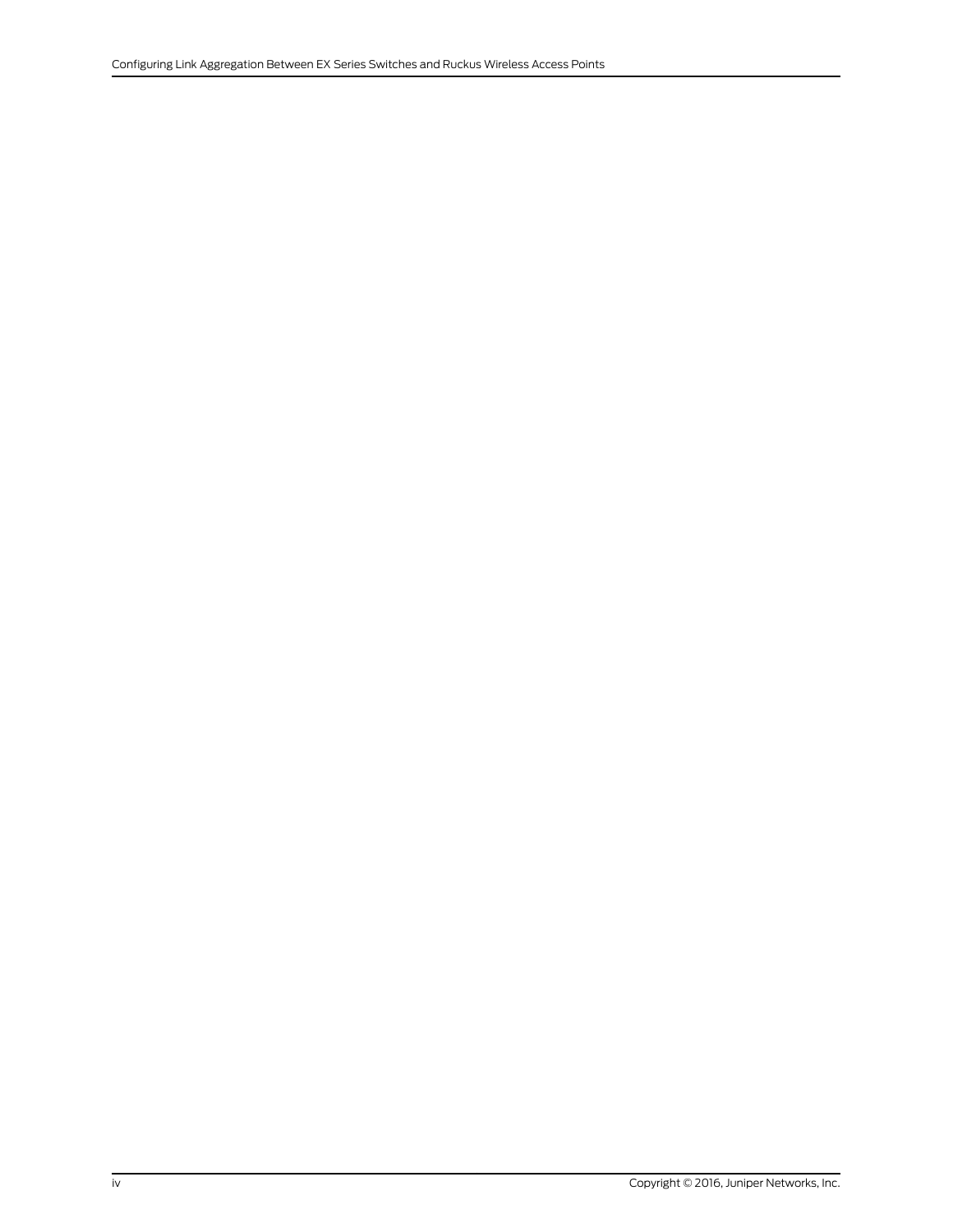## <span id="page-4-0"></span>CHAPTER 1

## Link Aggregation with Ruckus Wireless Access Points

- About This Network [Configuration](#page-4-1) Example on [page](#page-4-1) 5
- Customer Use Case for Link [Aggregation](#page-5-0) with Ruckus Wireless APs on [page](#page-5-0) 6
- Technical [Overview—Link](#page-6-0) Aggregation on [page](#page-6-0) 7
- Example: Configuring Link [Aggregation](#page-9-0) with Ruckus Wireless APs on [page](#page-9-0) 10
- [Conclusion](#page-13-0) on [page](#page-13-0) 14

## <span id="page-4-1"></span>About This Network Configuration Example

This document describes how to configure a Juniper Networks EX Series Ethernet Switch to interoperate with a Ruckus Wireless access point. The step-by-step instructions in this document will help Juniper Networks and Ruckus Wireless customers configure the joint solution.

As wireless LAN technology advances, enterprise-class APs based on the latest IEEE 802.11ac standard are now capable of passing wireless traffic in excess of 1 Gbps. The Ruckus Wireless ZoneFlex R710 AP is a good example of the new generation of high-performance devices. In most configurations, APs support one or more Gigabit Ethernet ports for connecting the APs to the network. Prior to 802.11ac, these uplinks could never exceed the capacity of a single gigabit link and the secondary Ethernet ports were used for active/standby redundancy. As bandwidth demands push the limits of the single uplink, vendors such as Ruckus Wireless have implemented support for Ethernet port grouping on APs to use multiple links for increased capacity.

This network configuration example describes how to implement a multi-gigabit uplink using the Ethernet port grouping feature on Ruckus Wireless APs and the Ethernet link aggregation feature on Juniper Networks EX Series switches.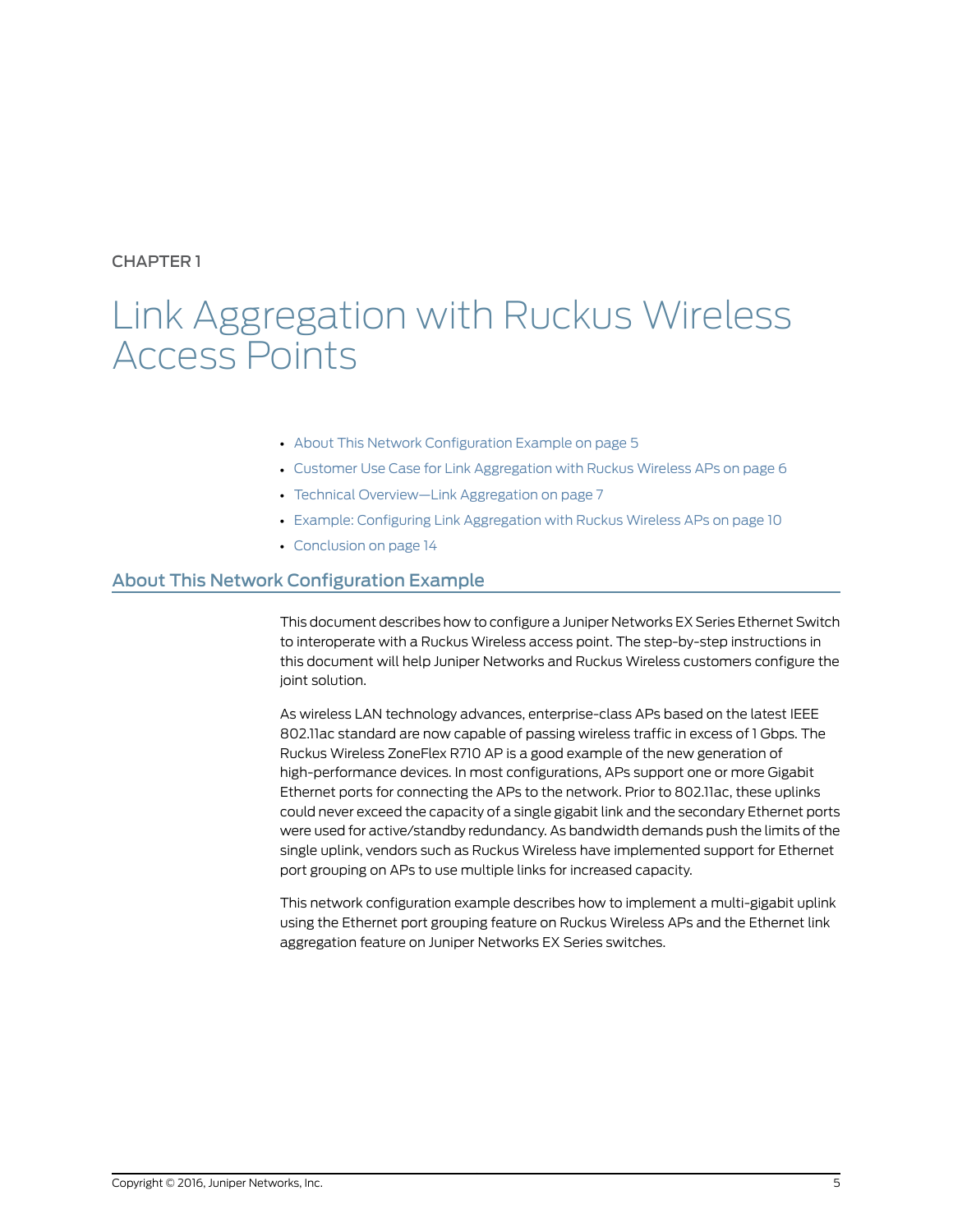## <span id="page-5-0"></span>Customer Use Case for Link Aggregation with Ruckus Wireless APs

In today's enterprise networks, wireless LAN has moved from a convenience to business critical. Employees are increasingly mobile and require pervasive high-speed network connectivity wherever they are in the workplace. The new tools being deployed to make employees more effective not only require mobility, but also consume more network resources.

This shift in enterprise networks is driving the continued evolution of wireless LAN technologies. Allowing customers to increase network capacity to deliver new ways of working is the key value in a Juniper Networks and Ruckus Wireless joint solution.

By leveraging the link aggregation features of EX Series switches in conjunction with the 802.11ac features of the Ruckus Wireless ZoneFlex R710 AP, customers can get the highest levels of performance out of their wireless network. The concurrent use of multiple Ethernet ports connected to a high-speed wired network ensures that a customer is protected from bottlenecks created at the AP uplink port as traffic demand peaks on the wireless network.

New wireless standards offer tremendous value to customers. The use of port grouping capabilities in the infrastructure guarantees that the performance gains enabled by these standards is not lost due to the wired network.

Related Documentation

• Example: Configuring Link [Aggregation](#page-9-0) with Ruckus Wireless APs on page 10

• Technical [Overview—Link](#page-6-0) Aggregation on page 7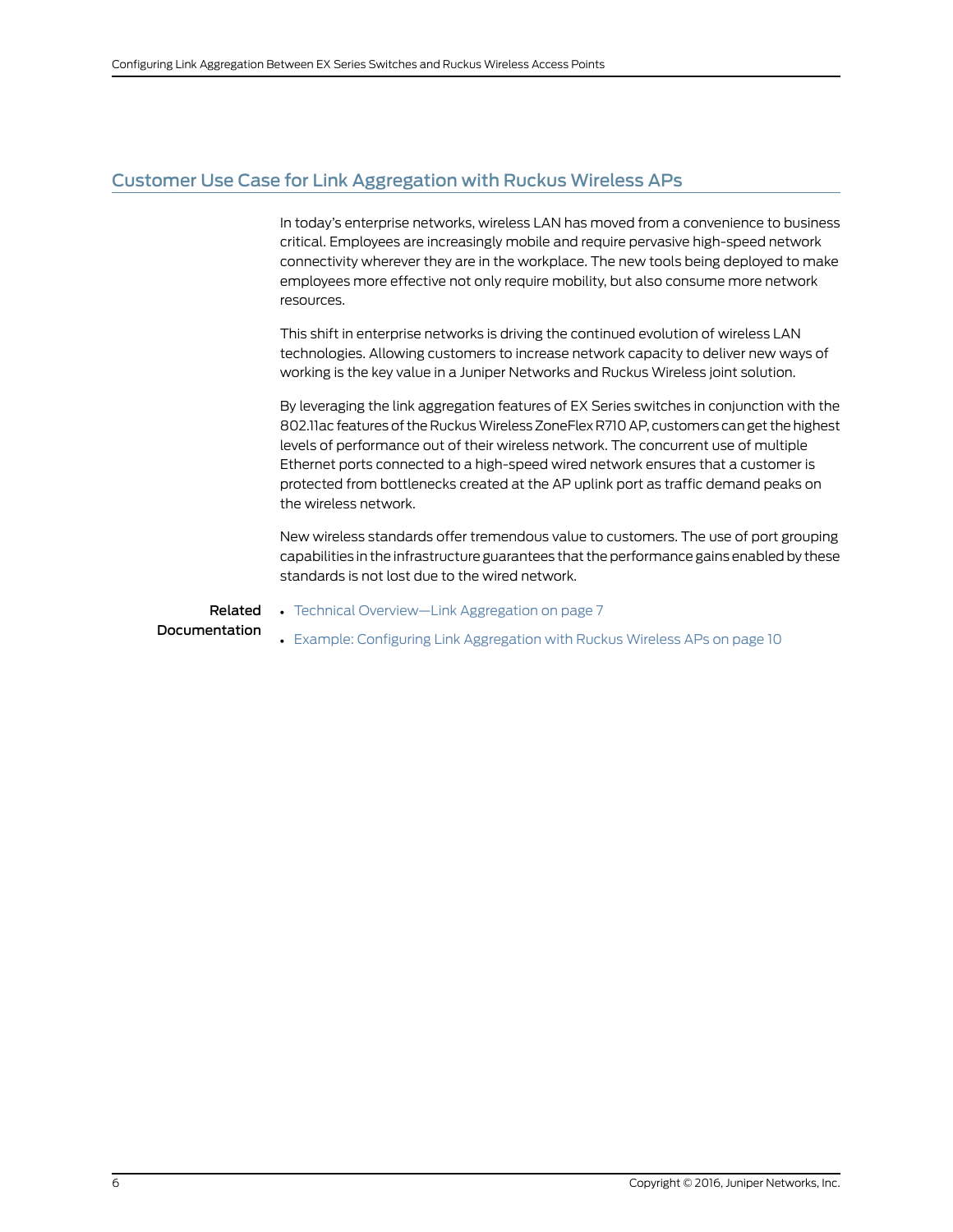## <span id="page-6-0"></span>Technical Overview—Link Aggregation

Link aggregation technology has been a mainstay in data center and campus wired networks for many years. Link aggregation and protocols such as Link Aggregation Control Protocol (LACP) are well understood and deployed frequently for both capacity and resiliency reasons.

While link aggregation has been common on the wired network, it is only with the introduction of 802.11ac that the wireless network has exceeded the capacity of a single Gigabit Ethernet link. Other Ethernet technologies exist (or are being drafted) such as 2.5- and 5-Gigabit Ethernet and 10-Gigabit Ethernet, where a single uplink could meet the 802.11ac demands. However, these technologies do not support a standard vehicle for 10 Gigabit Ethernet PoE, suffer from cabling distance limitations, or are not standardized. These reasons make it more practical and cost effective to group multiple Gigabit Ethernet connections into one logical connection for the AP.

For the vast majority of enterprise WLANs, a single gigabit backhaul for APs is more than sufficient. 802.11ac theoretical limits are much higher than a single gigabit connection, but the practical maximum only slightly exceeds the 1-gigabit limit. Before deploying link aggregation, you should consider wireless client capabilities and data demands, as well as the cost of running two Ethernet cables and dedicating two wiring closet switch ports to each AP.

APs exceeding the capacity of a single link will only occur in extreme cases—for example, concurrent dual-band operation over the widest possible channels and highest possible MCS rates in each band, with all traffic flowing in the same direction. In such cases, a single Gigabit Ethernet backhaul will saturate and limit the AP capacity to less than 1 Gbps. To alleviate this backhaul limitation, you can use link aggregation to bond multiple Gigabit Ethernet links into a single, high-capacity logical link.

#### <span id="page-6-1"></span>Link Aggregation on EX Series Switches

Link aggregation is a standard feature in Junos ® OS. This rich aggregation feature set is supported between Juniper Networks devices, servers, and third-party network equipment, such as Ruckus Wireless equipment.

EX Series switches support a number of link aggregation models that can be used effectively with the Ruckus Wireless solution. When connecting an AP to a single EX Series switch, you can use a standard dual-homed configuration. If you are using Juniper Networks Virtual Chassis technology in the wiring closet, you can distribute the link aggregation group across multiple switches for increased resiliency. Examples of the possible connection models are shown in [Figure](#page-7-1) 1 on page 8.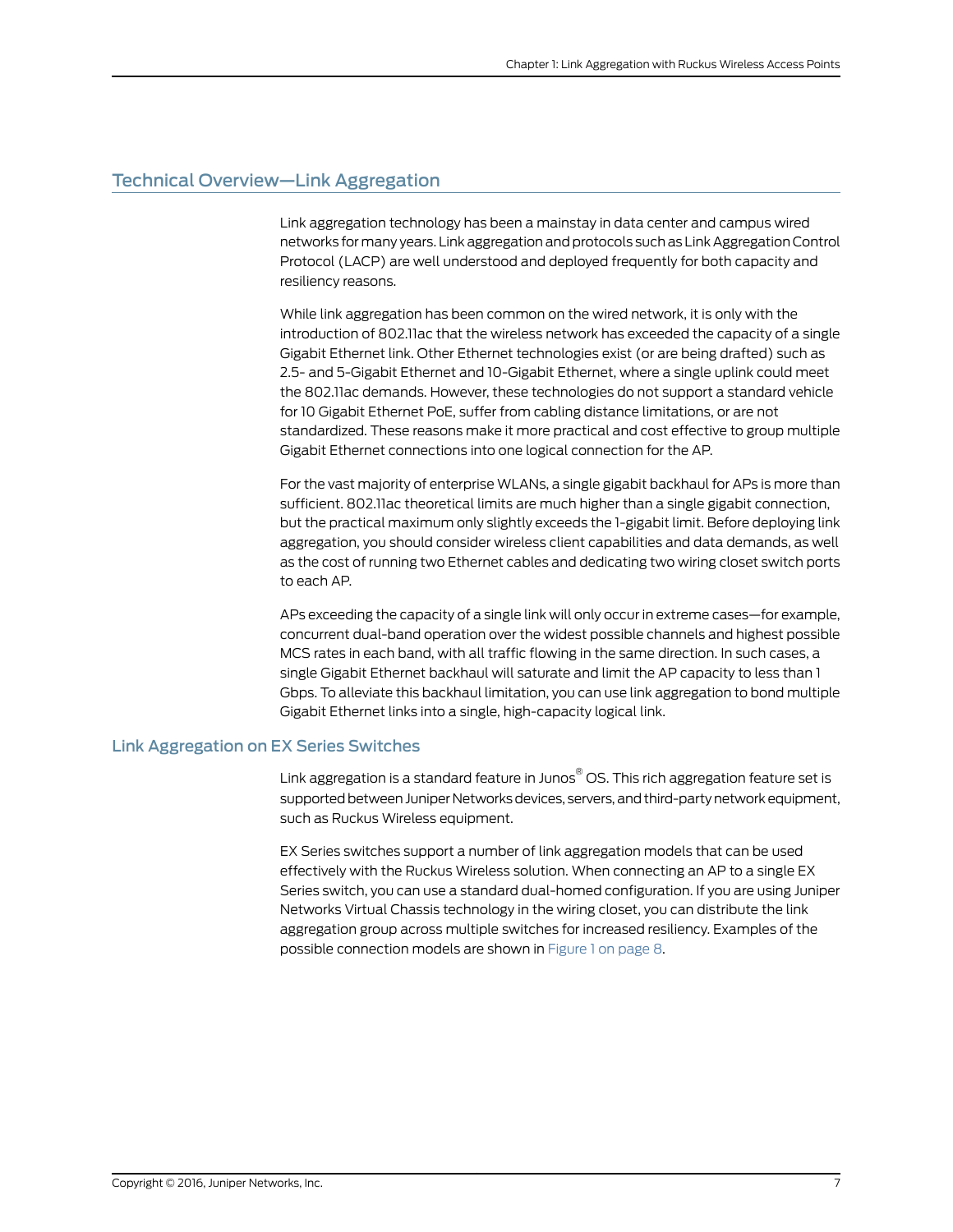

#### <span id="page-7-1"></span>Figure 1: Connecting EX Series Switches to Ruckus Wireless APs

For more information about link aggregation on EX Series switches, see *[Understanding](http://www.juniper.net/techpubs/en_US/junos/topics/concept/interfaces-lag-overview.html) [Aggregated](http://www.juniper.net/techpubs/en_US/junos/topics/concept/interfaces-lag-overview.html) Ethernet Interfaces and LACP*.

For more information about Virtual Chassis, see *EX Series Virtual Chassis [Overview](www.juniper.net/techpubs/en_US/junos/topics/concept/virtual-chassis-ex4200-overview.html)*.

#### <span id="page-7-0"></span>Link Aggregation on Ruckus Wireless APs

The ZoneFlex R710 AP supports link aggregation and the LACP protocol (Link Aggregation Control Protocol) as defined in the 802.1ax (formerly 802.3ad) standard, allowing the bonding of its two Gigabit Ethernet ports to form a single 2 Gbps link.

In addition to allowing link bonding, the ZoneFlex R710 AP link aggregation feature includes the following options:

- LACP rate option—Defines the rate at which the AP asks its link partner (for example, an EX Series switch) to transmit LACP control packets (LACPDUs). A slow rate and a fast rate are supported:
	- Slow rate—Requests the link partner to transmit LACPDUs every 30 seconds. This rate is adequate for the vast majority of enterprise WLAN cases.
	- Fast rate—Requests the link partner to transmit LACPDUs every 1 second. A faster rate allows the link endpoints to respond quicker to any changes on the physical interface—for example, to fail over more quickly in case one of the ports is disconnected—at the expense of more overhead.
- Transmit hash option—Defines how the AP chooses to distribute packets between the two physical Ethernet links that comprise the aggregated link. You should consider network topology and expected traffic flows when choosing which transmit hash option to use, with the goal of spreading traffic as evenly as possible between the two physical links.

The supported transmit hash options are:

• Layer 2 hashing—Uses the source and destination MAC addresses in the packet to determine which physical link the packet is sent over. This is a fully 802.1ax-compliant option and is the default option.

Layer 2 hashing is most appropriate for environments with predominately east-west traffic patterns, as shown in [Figure](#page-8-0) 2 on page 9. In these environments, wireless clients are communicating directly with other wireless or wired clients on the same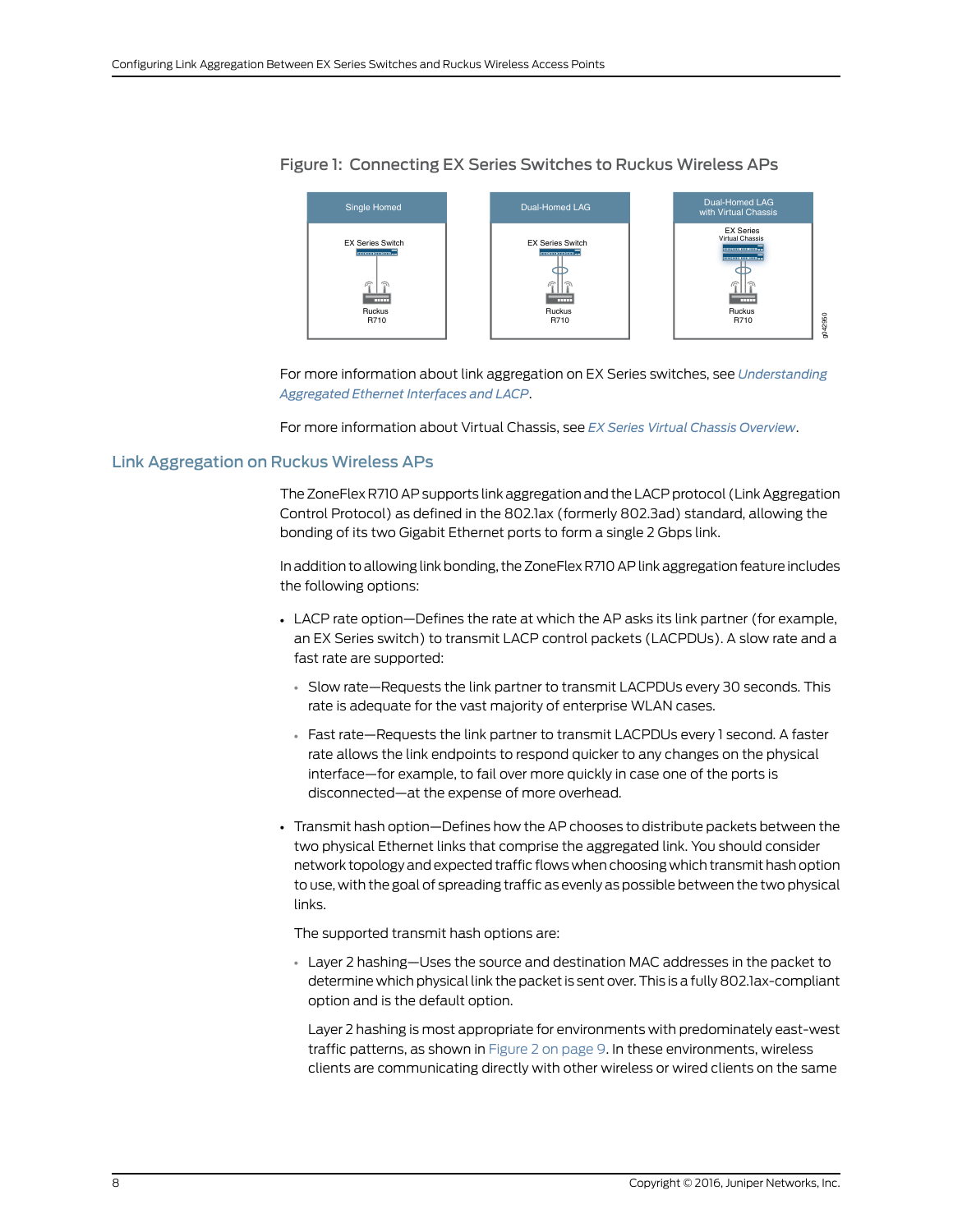VLAN. Layer 2 hashing on the AP load-balances the traffic based on the MAC addresses of the devices and distributes traffic across the LAG members.

<span id="page-8-0"></span>Figure 2: Example of Environment with Predominately East-West Traffic



• Layer 3 and Layer 4 hashing—Uses source and destination IP addresses as well as source and destination ports. This hashing mode uses upper layer protocol information, when available, to generate the hash. Using this information allows packets destined for a particular network peer to be distributed across both physical links on a per-flow basis. For fragmented packets, Layer 4 information is omitted. This hashing mode is not fully 802.1ax-compliant.

Layer 3 and Layer 4 hashing allows the AP to evenly distribute flows across the LAG members in the case where the Layer 2 next-hop address might be common. This hashing mode results in the most optimal balancing of traffic across links in environments where traffic is primarily north-south, as shown in [Figure](#page-8-1) 3 on page 9. In these environments, wireless clients access network resources through a default gateway rather than having direct communication with peers.

<span id="page-8-1"></span>Figure 3: Example of Environment with Predominately North-South Traffic



• Layer 2 and Layer 3 hashing—Uses both Layer 2 source and destination MAC addresses and Layer 3 source and destination IP addresses. This hashing mode places all traffic to a particular network peer on the same physical link. For traffic other than IP traffic, Layer 2 hashing is used. This policy is intended to provide a more balanced distribution of traffic than Layer 2 alone, especially in environments where a Layer 3 gateway device is required to reach most destinations. This algorithm is 802.1ax-compliant.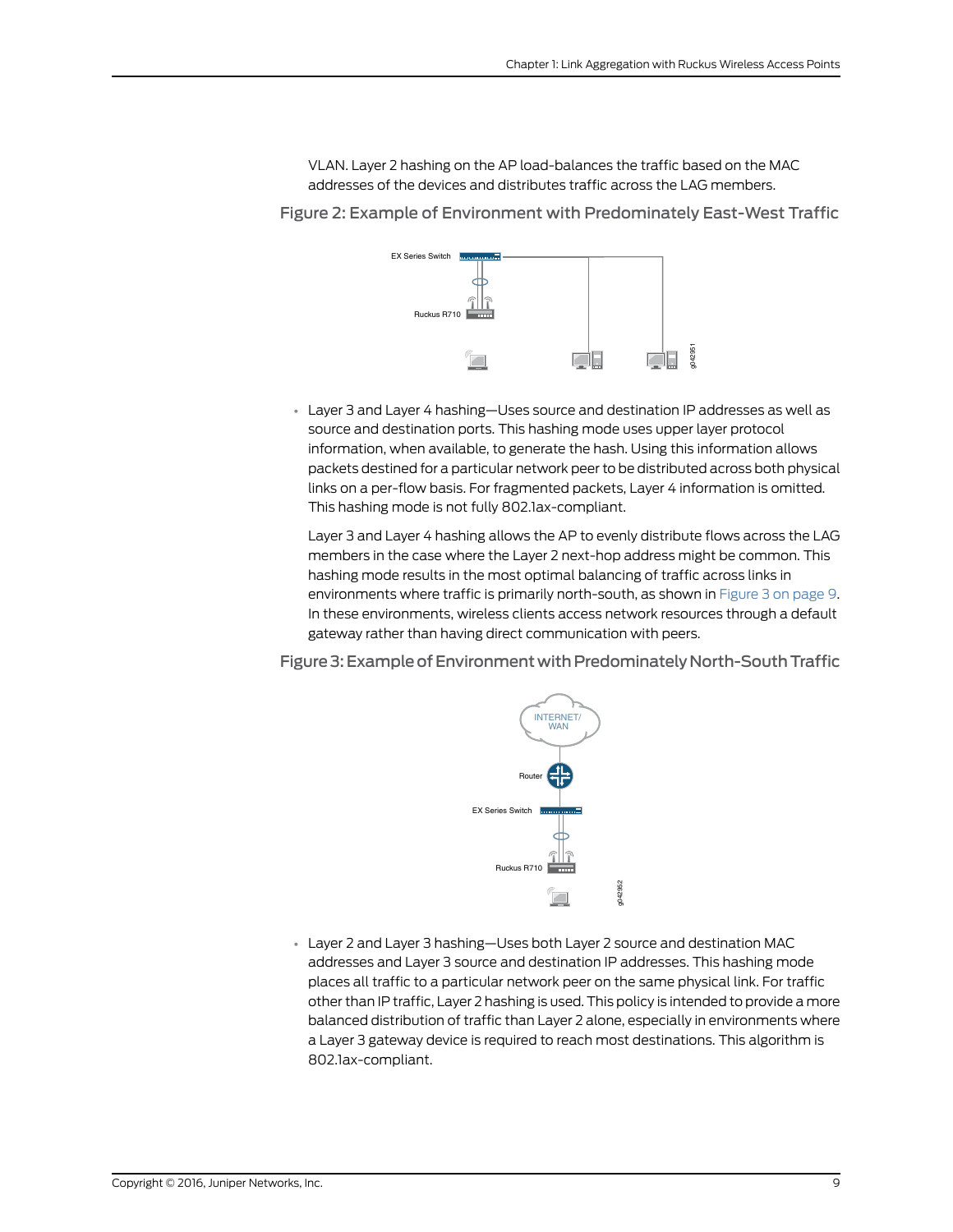Leveraging Layer 2 and Layer 3 information for the LAG hashing provides a balance between east-west traffic and north-south traffic flows.This load balancing scheme is more flexible and is completely standards compliant, but traffic might not be as evenly distributed across LAG members in all cases. [Figure](#page-9-1) 4 on page 10 provides an example of an environment where traffic is both local and across a gateway device.

<span id="page-9-1"></span>Figure 4: Example of Environment with Mixed East-West and North-South **Traffic** 



<span id="page-9-0"></span>Related • Example: Configuring Link [Aggregation](#page-9-0) with Ruckus Wireless APs on page 10 Documentation

### Example: Configuring Link Aggregation with Ruckus Wireless APs

This example shows how to configure a 2-gigabit uplink between a Ruckus Wireless AP and an EX Series switch by using the link aggregation features supported on the devices.

- [Requirements](#page-9-2) on [page](#page-9-2) 10
- [Overview](#page-9-3) and Topology on [page](#page-9-3) 10
- [Configuration](#page-10-0) on [page](#page-10-0) 11
- [Verification](#page-12-0) on [page](#page-12-0) 13

#### <span id="page-9-3"></span><span id="page-9-2"></span>**Requirements**

This example uses the following hardware and software components:

- EX3300 switch running Junos OS Release 12.3 or later
- Ruckus Wireless Zoneflex R710 AP running version 100.2.0 or later

#### Overview and Topology

The tested topology uses an EX3300 Virtual Chassis connected through two Ethernet ports to a ZoneFlex R710 AP. The configuration for connecting to a standalone EX3300 is similar.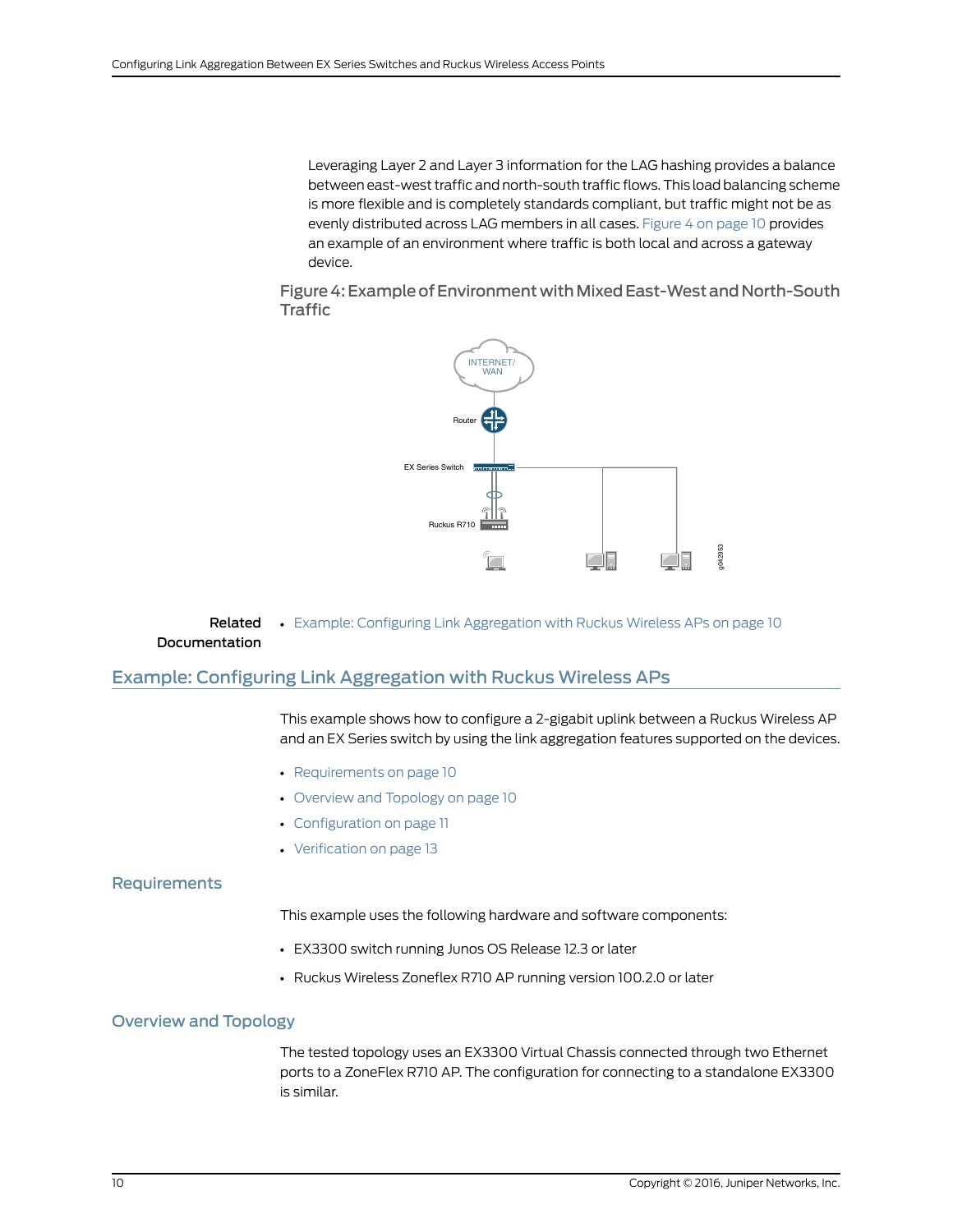g042954

<span id="page-10-1"></span>[Figure](#page-10-1) 5 on page 11 shows the topology used in this example.

Figure 5: Topology Used in this Example



In this example, the switch provides power to the AP through Power over Ethernet (PoE). The ZoneFlex R710 AP can operate in two PoE modes: 802.3af and 802.at (PoE+) modes. If it is operating in 802.3af mode, the second Ethernet port (eth1) is disabled. Thus, to support link aggregation, the ZoneFlex 710 AP must operate in 802.3at mode. In its default configuration, the EX3300 switch automatically uses LLDP-MED to negotiate 802.3at mode with the ZoneFlex R710 AP. No additional configuration of the switch is required to achieve this.

### <span id="page-10-0"></span>Configuration

This section provides step-by-step instructions for:

- <span id="page-10-2"></span>• [Configuring](#page-10-2) the ZoneFlex R710 Wireless AP on [page](#page-10-2) 11
- [Configuring](#page-11-0) the EX3300 Virtual Chassis on [page](#page-11-0) 12

#### Configuring the ZoneFlex R710 Wireless AP

| Step-bv-Step | To configure link aggregation on the AP, you must use the set bond command from the<br><b>Procedure</b> AP CLI. The command has the following syntax: |
|--------------|-------------------------------------------------------------------------------------------------------------------------------------------------------|
|              | set bond <profile> {options}</profile>                                                                                                                |
|              |                                                                                                                                                       |
|              | $**$ < profile >: bond0,                                                                                                                              |
|              | ** options:                                                                                                                                           |
|              | - lacp-rate [0,1], 0 for slow, 1 for fast                                                                                                             |
|              | - xmit-hash [0,1,2], 0 for L(ayer2), 1 for L3+4, 2 for L2+3                                                                                           |
|              | $-$ faddldelete $\overline{\cdot}$ <eth<math>\overline{\cdot} &lt;</eth<math>                                                                         |
|              |                                                                                                                                                       |
|              |                                                                                                                                                       |

To create a LAG, you need only create the bond profile and add the two physical Ethernet interfaces to the LAG. The options for configuring the LACP rate and the transmit hash mechanism are optional. Note that bond0 is the only valid bond profile name.



NOTE: Ensure that both Ethernet ports have been administratively enabled before starting this procedure.

To configure the AP for link aggregation:

1. Verify that the AP power mode is 802.3at: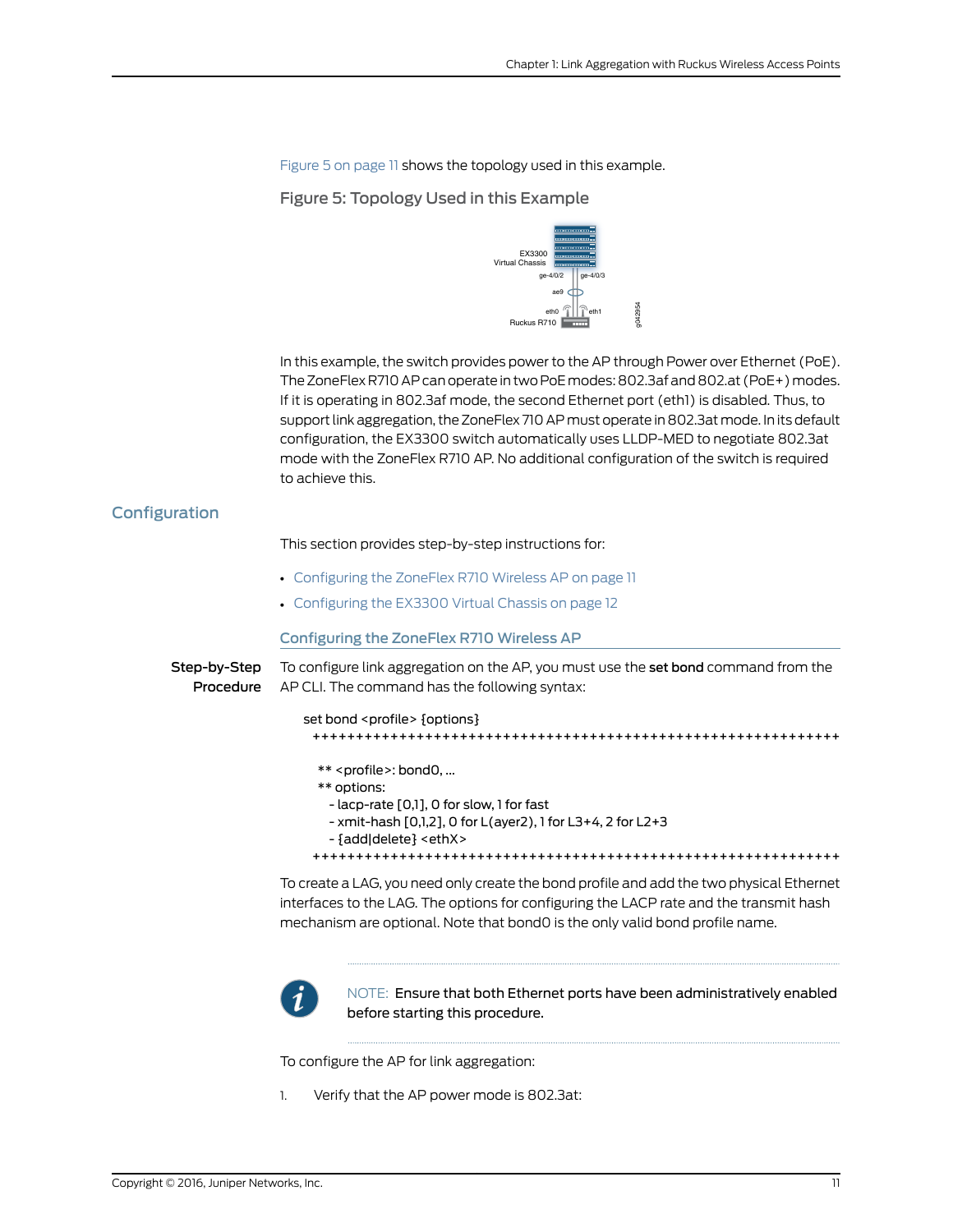rkscli: get power-mode PoE Configured Mode : Auto Power Consumption Status : 802.3at PoE+ OK

2. Create the bond0 profile for the LAG group and add the two physical Ethernet interfaces to the LAG.

> rkscli: set bond bond0 add eth0 rkscli: set bond bond0 add eth1

When you create the LAG group, LACP is automatically enabled.

3. (Optional) Set the transmit hashing option to Layer 3 and Layer 4 to optimize hashing for common enterprise WLAN environments.

rkscli: set bond bond0 xmit-hash 1

#### <span id="page-11-0"></span>Configuring the EX3300 Virtual Chassis

Step-by-Step Procedure To configure the LAG on the EX3300 Virtual Chassis:

At the chassis level, specify the number of aggregated Ethernet interfaces to be created on the switch. 1.

user@ex3300# set chassis aggregated-devices ethernet device-count 10

2. Configure LACP on aggregated Ethernet interface ae9.

user@ex3300# set interfaces ae9 aggregated-ether-options lacp active

3. Specify that interface ae9 is an access interface belonging to VLAN AP-to-WLC and configure the VLAN.

> user@ex3300# set interfaces ae9 unit 0 family ethernet-switching port-mode access user@ex3300# set interfaces ae9 unit 0 family ethernet-switching vlan members AP-to-WLC user@ex3300# set vlans AP-to-WLC vlan-id 202

4. Add the ge-04/0/2 and ge-4/0/3 interfaces to the LAG.

user@ex3300# set interfaces ge-4/0/2 ether-options 802.3ad ae9 user@ex3300# set interfaces ge-4/0/3 ether-options 802.3ad ae9

Results From configuration mode, confirm your configuration by entering the following show commands:

```
user@ex3300# show chassis
aggregated-devices { 
     ethernet { 
          device-count 10; 
     } 
} 
user@ex3300# show interfaces
ge-4/0/2 {
     ether-options {
          802.3ad ae9;
     }
```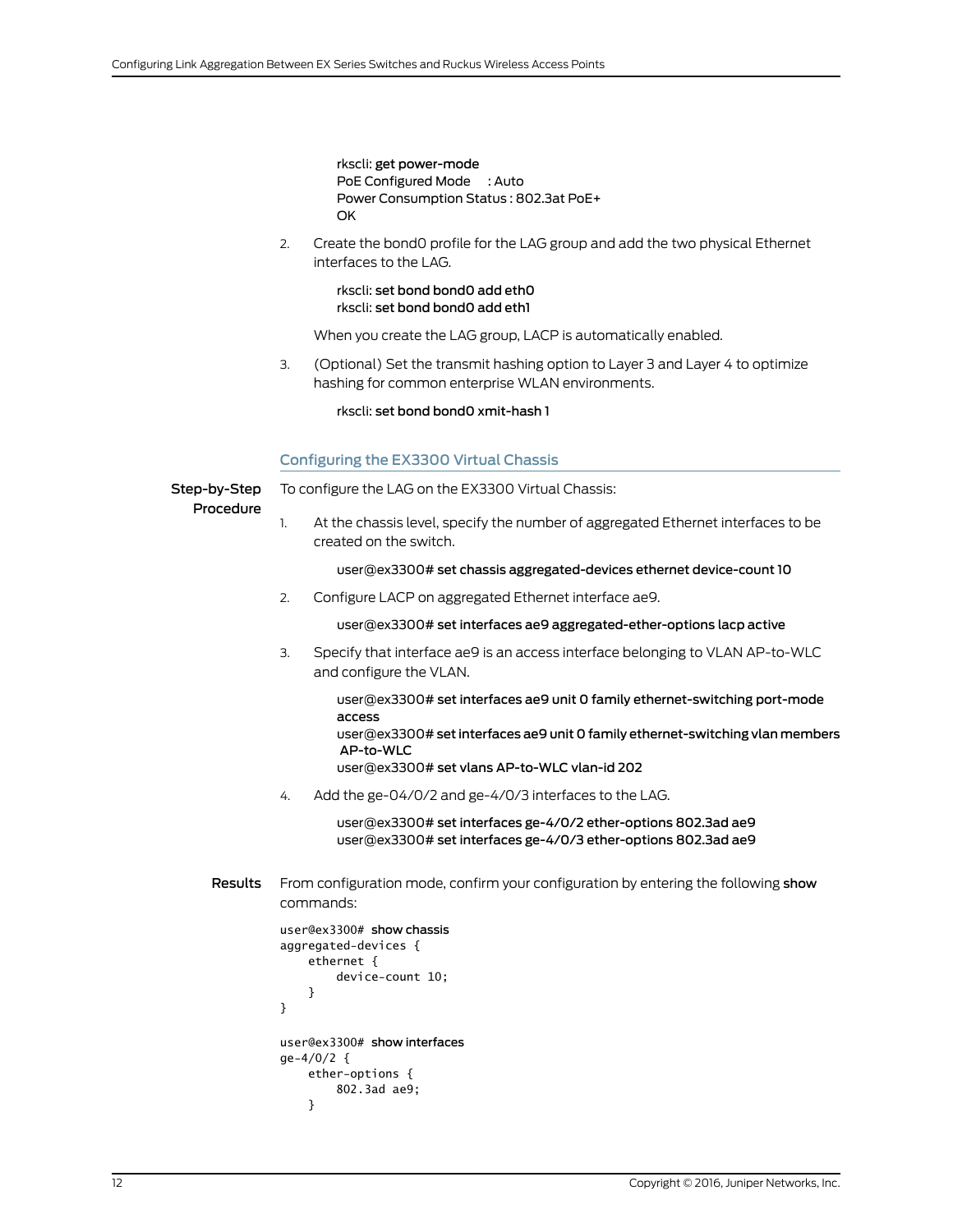```
}
ge-4/0/3 {
     ether-options {
          802.3ad ae9;
     }
} 
ae9 {
     aggregated-ether-options {
         lacp {
              active;
          }
     }
     unit 0 {
          family ethernet-switching {
              port-mode access;
              vlan {
                  members AP-to-WLC;
              }
         }
     }
}
user@ex3300# show vlans
AP-to-WLC {
     vlan-id 202;
}
```
Confirm that the configuration is working properly.

- <span id="page-12-1"></span>• Verifying the LAG [Configuration](#page-12-1) on the AP on [page](#page-12-1) 13
- Verifying the LAG [Configuration](#page-12-2) on the Switch on [page](#page-12-2) 13

Verifying the LAG Configuration on the AP

Purpose Verify that the LAG configuration on the AP is correct and that the LAG is operational.

Action Enter the get bond command at the AP CLI.

|                | rkscli: get bond |                                      |
|----------------|------------------|--------------------------------------|
| $<$ bond $0$ > |                  |                                      |
|                | Mode:            | 8023AD                               |
|                | LACP-rate:       | fast                                 |
|                | MII-Mon:         | $100$ (ms)                           |
|                | Xmit-Hash:       | layer3+4                             |
|                | Slaves:          | $\mathcal{P}$                        |
|                | $S1ave-0$ :      | eth0, ACTIVE, UP, link-fail-count: 0 |
|                | $S1ave-1$ :      | eth1, ACTIVE, UP, link-fail-count: 0 |
| 0K             |                  |                                      |

<span id="page-12-2"></span>Meaning The LAG is configured correctly and is operational.

Verifying the LAG Configuration on the Switch

Purpose Verify the state of the link between the switch and the AP and the state of LACP.

<span id="page-12-0"></span>**Verification**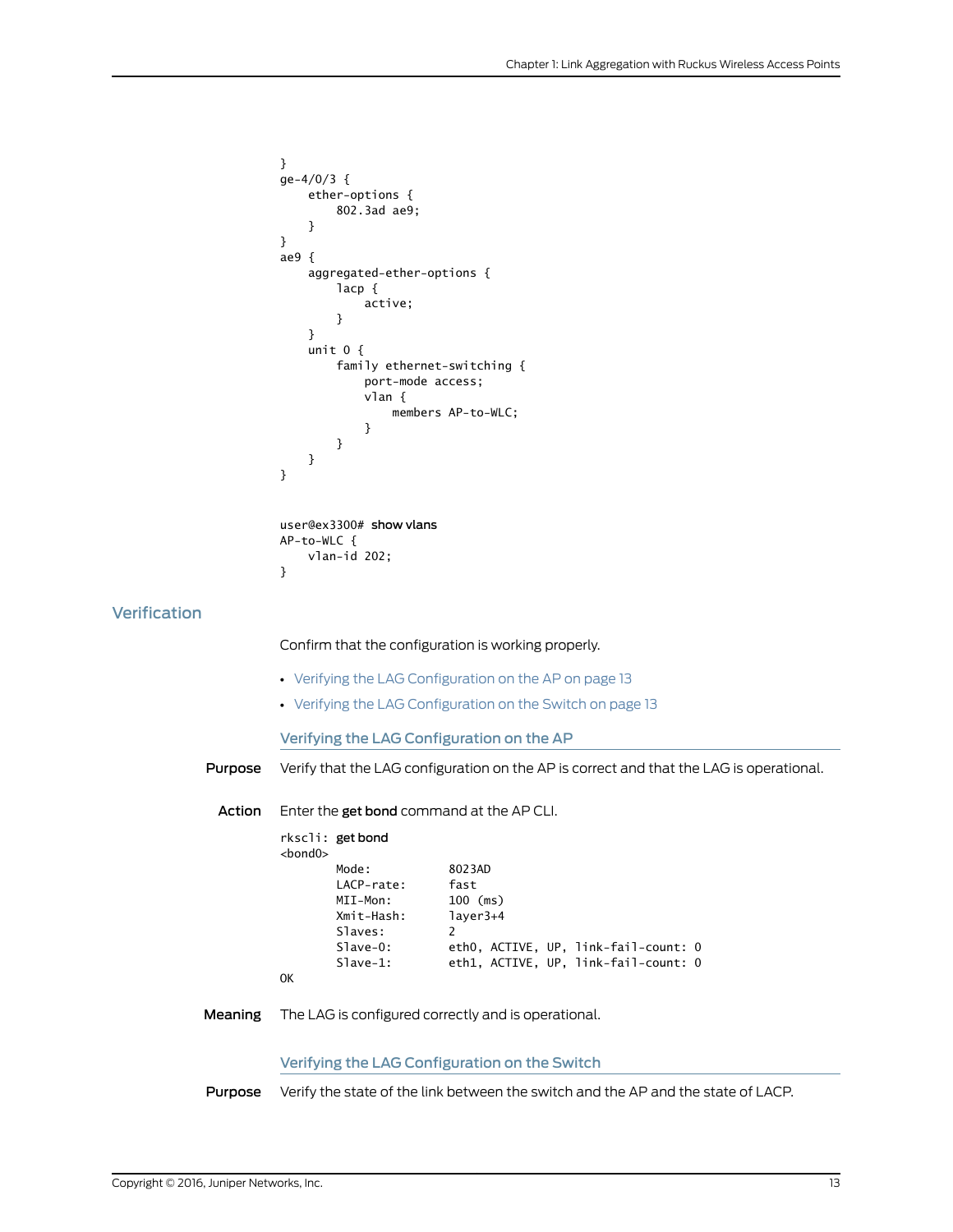Action 1. Verify the link state of the aggregated Ethernet interface. user@ex3300> show interfaces ae9 Physical interface: ae9, Enabled, Physical link is Up Interface index: 333, SNMP ifIndex: 826 Link-level type: Ethernet, MTU: 1514, Speed: 2Gbps, BPDU Error: None, MAC-REWRITE Error: None, Loopback: Disabled, Source filtering: Disabled, Flow control: Disabled, Minimum links needed: 1, Minimum bandwidth needed: 1bps Device flags : Present Running Interface flags: SNMP-Traps Internal: 0x4000 Current address: 3c:61:04:56:e5:8c, Hardware address: 3c:61:04:56:e5:8c Last flapped : 2015-09-18 15:29:18 PDT (3d 19:28 ago) Input rate : 2032 bps (0 pps) Output rate : 2032 bps (0 pps) Logical interface ae9.0 (Index 91) (SNMP ifIndex 827) Flags: Up SNMP-Traps 0x80004000 Encapsulation: ENET2 Statistics Packets pps Bytes bps Bundle: Input : 0 0 0 0 Output: 2636 0 158132 0 Adaptive Statistics: Adaptive Adjusts: 0 Adaptive Scans : 0 Adaptive Updates: 0 Protocol eth-switch 2. Verify the state of the LACP protocol. user@ex3300> show lacp interfaces ae9 Aggregated interface: ae9 LACP state: Role Exp Def Dist Col Syn Aggr Timeout Activity ge-4/0/2 Actor No No Yes Yes Yes Yes Fast Active ge-4/0/2 Partner No No Yes Yes Yes Yes Fast Active ge-4/0/3 Actor No No Yes Yes Yes Yes Fast Active ge-4/0/3 Partner No No Yes Yes Yes Yes Fast Active LACP protocol: Receive State Transmit State Mux State ge-4/0/2 Current Fast periodic Collecting distributing ge-4/0/3 Current Fast periodic Collecting distributing Meaning The aggregated Ethernet interface is operational and the LACP protocol is active between the LAG partners. Related Documentation • Technical [Overview—Link](#page-6-0) Aggregation on page 7 **Conclusion** 

> <span id="page-13-0"></span>By following industry standards and completing a rigorous interoperability testing program, the Ruckus Wireless and Juniper Networks implementations of link aggregation have